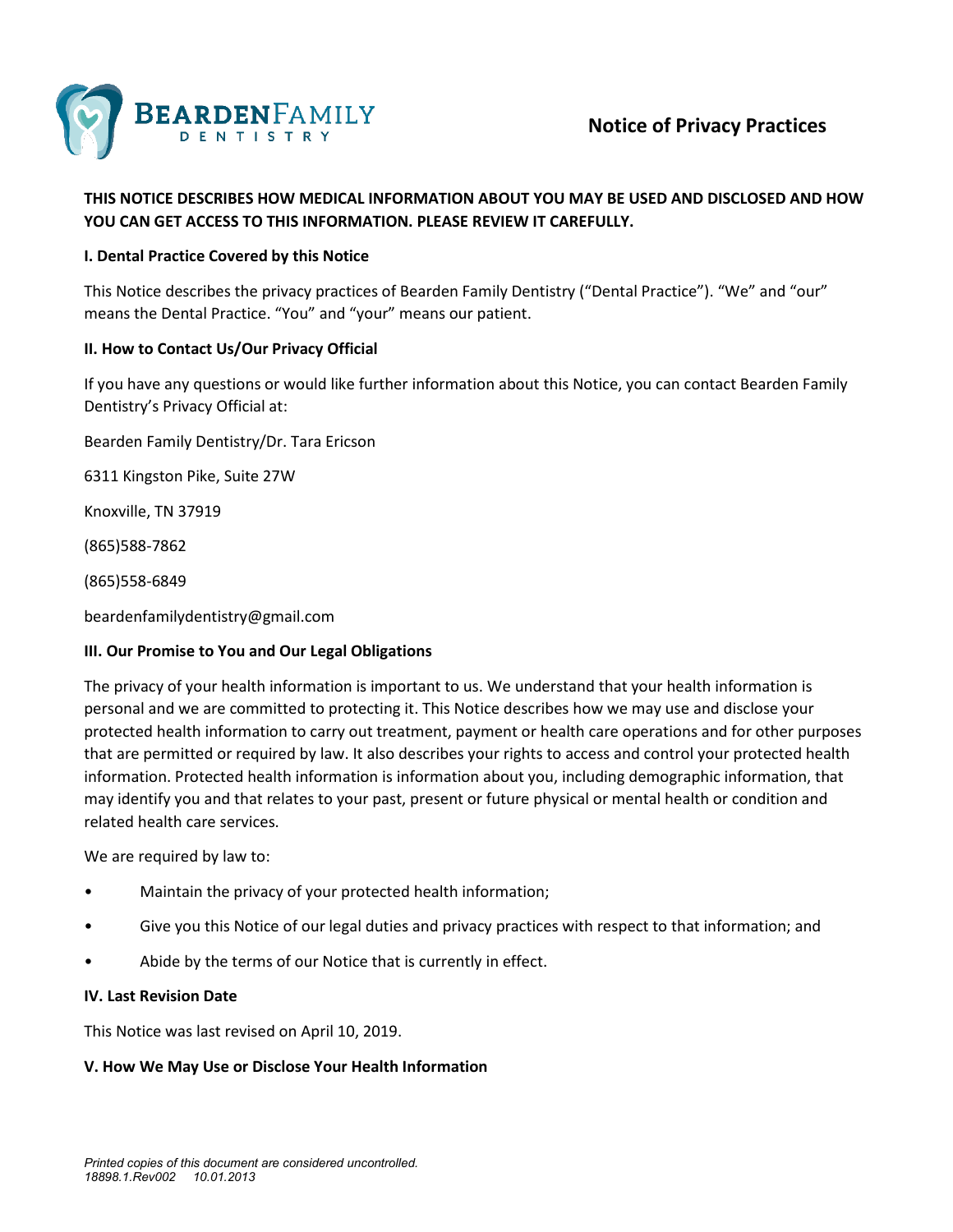The following examples describe different ways we may use or disclose your health information. These examples are not meant to be exhaustive. We are permitted by law to use and disclose your health information for the following purposes:

### **A. Common Uses and Disclosures**

**1. Treatment.** We may use your health information to provide you with dental treatment or services, such as cleaning or examining your teeth or performing dental procedures. We may disclose health information about you to dental specialists, physicians, or other health care professionals involved in your care.

**2. Payment.** We may use and disclose your health information to obtain payment from health plans and insurers for the care that we provide to you.

**3. Health Care Operations.** We may use and disclose health information about you in connection with health care operations necessary to run our practice, including review of our treatment and services, training, evaluating the performance of our staff and health care professionals, quality assurance, financial or billing audits, legal matters, and business planning and development.

**4. Appointment Reminders.** We may use or disclose your health information when contacting you to remind you of a dental appointment. We may contact you by using a postcard, letter, phone call, voice message, text or email.

**5. Treatment Alternatives and Health-Related Benefits and Services.** We may use and disclose your health information to tell you about treatment options or alternatives or health-related benefits and services that may be of interest to you.

**6. Disclosure to Family Members and Friends.** We may disclose your health information to a family member or friend who is involved with your care or payment for your care if you do not object or, if you are not present, we believe it is in your best interest to do so.

**7. Disclosure to Business Associates.** We may disclose your protected health information to our third-party service providers (called, "business associates") that perform functions on our behalf or provide us with services if the information is necessary for such functions or services. For example, we may use a business associate to assist us in maintaining our practice management software. All of our business associates are obligated, under contract with us, to protect the privacy of your information and are not allowed to use or disclose any information other than as specified in our contract.

### **B. Less Common Uses and Disclosures**

**1. Disclosures Required by Law.** We may use or disclose patient health information to the extent we are required by law to do so. For example, we are required to disclose patient health information to the U.S. Department of Health and Human Services so that it can investigate complaints or determine our compliance with HIPAA.

**2. Public Health Activities.** We may disclose patient health information for public health activities and purposes, which include: preventing or controlling disease, injury or disability; reporting births or deaths; reporting child abuse or neglect; reporting adverse reactions to medications or foods; reporting product defects; enabling product recalls; and notifying a person who may have been exposed to a disease or may be at risk for contracting or spreading a disease or condition.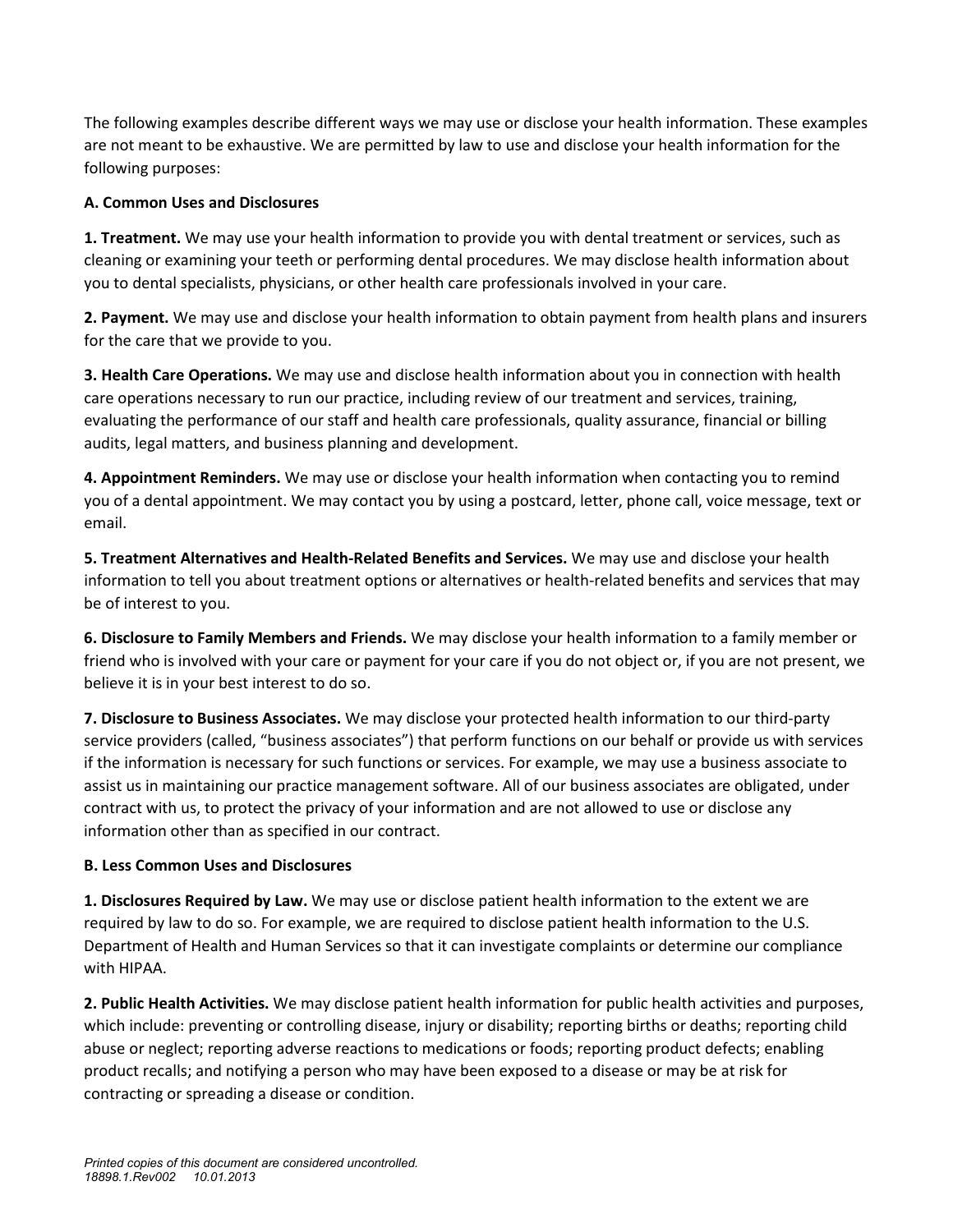**3. Victims of Abuse, Neglect or Domestic Violence.** We may disclose health information to the appropriate government authority about a patient whom we believe is a victim of abuse, neglect or domestic violence.

**4. Health Oversight Activities.** We may disclose patient health information to a health oversight agency for activities necessary for the government to provide appropriate oversight of the health care system, certain government benefit programs, and compliance with certain civil rights laws.

**5. Lawsuits and Legal Actions.** We may disclose patient health information in response to (i) a court or administrative order or (ii) a subpoena, discovery request, or other lawful process that is not ordered by a court if efforts have been made to notify the patient or to obtain an order protecting the information requested.

**6. Law Enforcement Purposes.** We may disclose your health information to a law enforcement official for a law enforcement purposes, such as to identify or locate a suspect, material witness or missing person or to alert law enforcement of a crime.

**7. Coroners, Medical Examiners and Funeral Directors.** We may disclose your health information to a coroner, medical examiner or funeral director to allow them to carry out their duties.

**8. Organ, Eye and Tissue Donation.** We may use or disclose your health information to organ procurement organizations or others that obtain, bank or transplant cadaveric organs, eyes or tissue for donation and transplant.

**9. Research Purposes.** We may use or disclose your information for research purposes pursuant to patient authorization waiver approval by an Institutional Review Board or Privacy Board.

**10. Serious Threat to Health or Safety.** We may use or disclose your health information if we believe it is necessary to do so to prevent or lessen a serious threat to anyone's health or safety.

**11. Specialized Government Functions.** We may disclose your health information to the military (domestic or foreign) about its members or veterans, for national security and protective services for the President or other heads of state, to the government for security clearance reviews, and to a jail or prison about its inmates.

**12. Workers' Compensation.** We may disclose your health information to comply with workers' compensation laws or similar programs that provide benefits for work-related injuries or illness.

### **VI. Your Written Authorization for Any Other Use or Disclosure of Your Health Information**

Uses and disclosures of your protected health information that involve the release of psychotherapy notes (if any), marketing, sale of your protected health information, or other uses or disclosures not described in this notice will be made only with your written authorization, unless otherwise permitted or required by law. You may revoke this authorization at any time, in writing, except to the extent that this office has taken an action in reliance on the use of disclosure indicated in the authorization. If a use or disclosure of protected health information described above in this notice is prohibited or materially limited by other laws that apply to use, we intend to meet the requirements of the more stringent law.

### **VII. Your Rights with Respect to Your Health Information**

You have the following rights with respect to certain health information that we have about you (information in a Designated Record Set as defined by HIPAA). To exercise any of these rights, you must submit a written request to our Privacy Official listed on the first page of this Notice.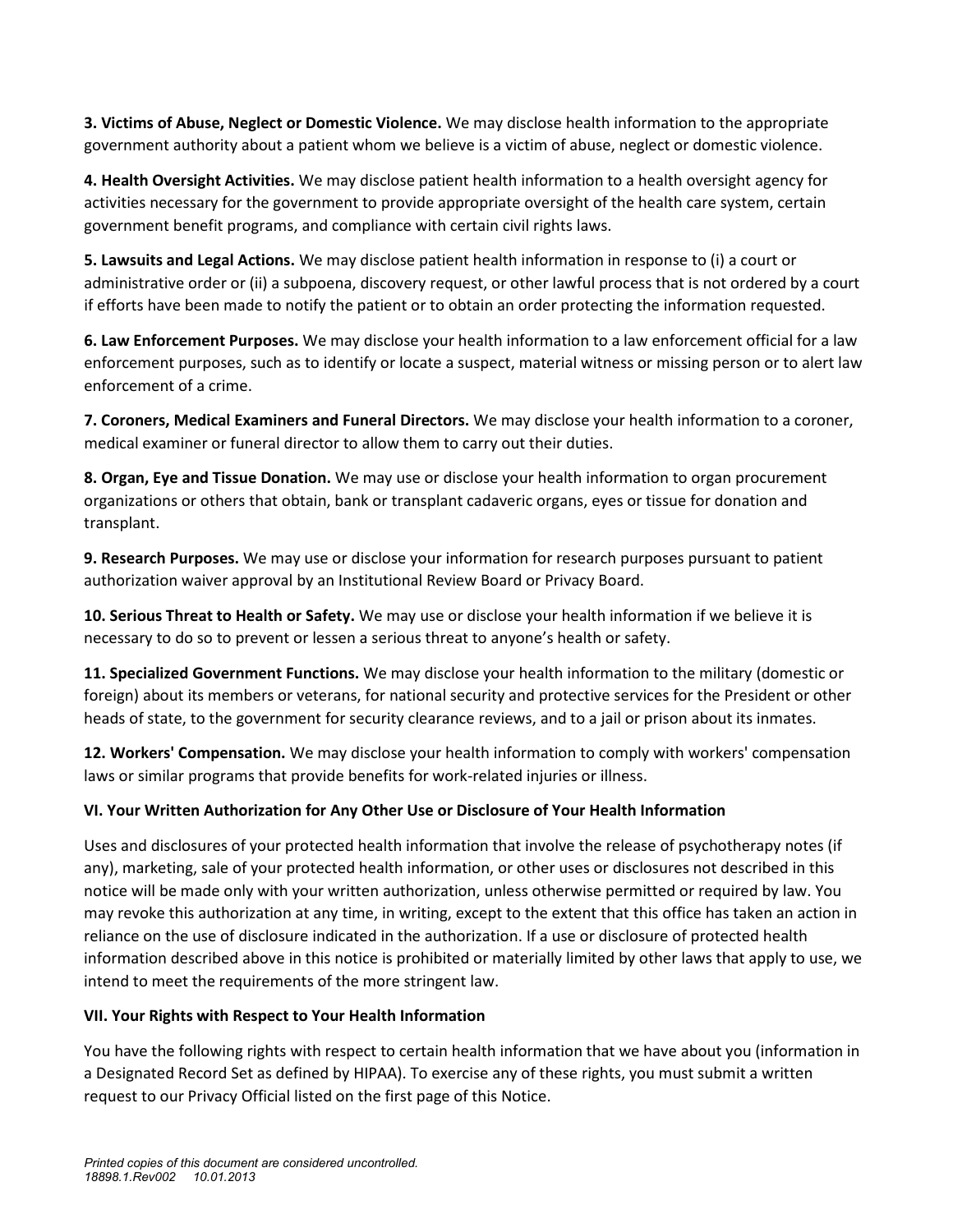### **A. Right to Access and Review**

You may request to access and review a copy of your health information. We may deny your request under certain circumstances. You will receive written notice of a denial and can appeal it. We will provide a copy of your health information in a format you request if it is readily producible. If not readily producible, we will provide it in a hard copy format or other format that is mutually agreeable. If your health information is included in an Electronic Health Record, you have the right to obtain a copy of it in an electronic format and to direct us to send it to the person or entity you designate in an electronic format. We may charge a reasonable fee to cover our cost to provide you with copies of your health information.

### **B. Right to Amend**

If you believe that your health information is incorrect or incomplete, you may request that we amend it. We may deny your request under certain circumstances. You will receive written notice of a denial and can file a statement of disagreement that will be included with your health information that you believe is incorrect or incomplete.

### **C. Right to Restrict Use and Disclosure**

You may request that we restrict uses of your health information to carry out treatment, payment, or health care operations or to your family member or friend involved in your care or the payment for your care. We may not (and are not required to) agree to your requested restrictions, with one exception: If you pay out of your pocket in full for a service you receive from us and you request that we not submit the claim for this service to your health insurer or health plan for reimbursement, we must honor that request.

### **D. Right to Confidential Communications, Alternative Means and Locations**

You may request to receive communications of health information by alternative means or at an alternative location. We will accommodate a request if it is reasonable and you indicate that communication by regular means could endanger you. When you submit a written request to the Privacy Official listed on the first page of this Notice, you need to provide an alternative method of contact or alternative address and indicate how payment for services will be handled.

### **E. Right to an Accounting of Disclosures**

You have a right to receive an accounting of disclosures of your health information for the six (6) years prior to the date that the accounting is requested except for disclosures to carry out treatment, payment, health care operations (and certain other exceptions as provided by HIPAA). The first accounting we provide in any 12 month period will be without charge to you. We may charge a reasonable fee to cover the cost for each subsequent request for an accounting within the same 12-month period. We will notify you in advance of this fee and you may choose to modify or withdraw your request at that time.

# **F. Right to a Paper Copy of this Notice**

You have the right to a paper copy of this Notice. You may ask us to give you a paper copy of the Notice at any time (even if you have agreed to receive the Notice electronically). To obtain a paper copy, ask the Privacy Official.

### **G. Right to Receive Notification of a Security Breach**